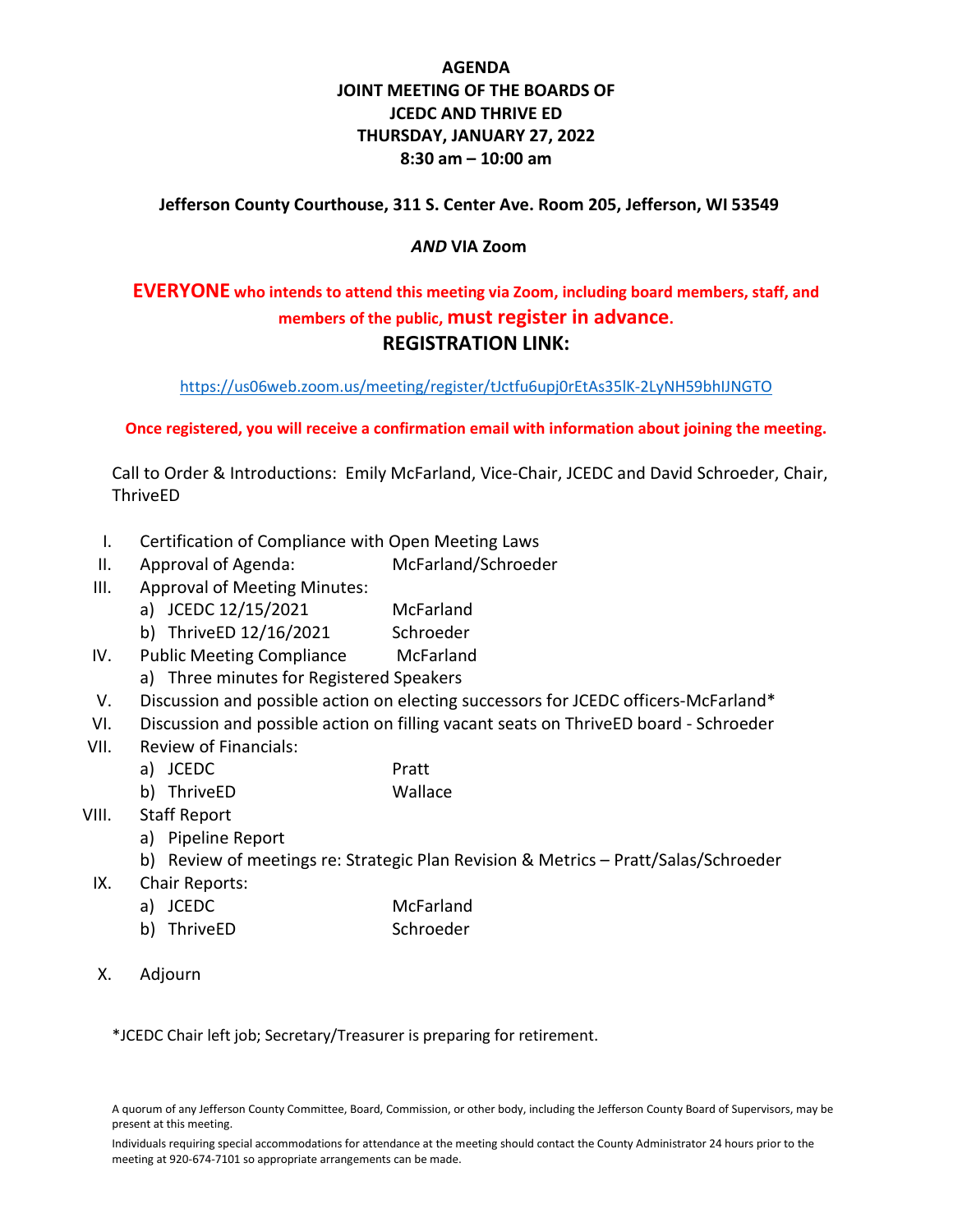#### **Jefferson County Economic Development Consortium (JCEDC) Board of Directors Meeting December 16, 2021 – Meeting held in person and via Zoom.**

Board members – Mo Hansen - City of Waterloo, Emily McFarland - City of Watertown, Steve Wilke - City of Lake Mills, Rebecca LeMire - City of Fort Atkinson, Timothy Freitag - City of Jefferson, Cameron Capper - City of Whitewater, Lisa Moen - Village of Cambridge, Brad Calder of Johnson Creek, David Drayna - Jefferson County Supervisor, Karl Zarling - Jefferson County Supervisor, Amy Rinard - Jefferson County Supervisor, Russ Kottke - Dodge County

**I. Call to Order -** Meeting called to order by Chairman Hansen at 8:31 am.

#### **II. Roll Call – Quorum Established**

- JCEDC Board Members Present: Mo Hansen-City of Waterloo, Steve Wilke-City of Lake Mills, Brad Calder-Village of Johnson Creek, David Drayna-County, Supervisor Amy Rinard-County Supervisor, Karl Zarling-County Supervisor, Russell Kottke – Dodge County
- Absent: Tim Freitag-City of Jefferson, Lisa Moen-Village of Cambridge, Cameron Clapper-City of Whitewater
- Staff Present: Ben Wehmeier-Jefferson County Administrator, Victoria Pratt-JCEDC Executive Director, Julie Olver-Marketing Manager, Deb Reinbold-Business Development Manager, RoxAnne Witte-Program **Specialist**
- Members of the Public Attending: Alex Allon, Gene Dahloff

#### **III**. **Certification of compliance with Open Meeting Law Requirements**

Staff certified compliance for the agenda dated December 16, 2021.

#### **IV. Approval of Agenda**

December 16, 2021, agenda approved as printed by consensus of the board.

#### **V. Approval of Minutes**

Drayna/Kottke moved to approve October 28, 2021, JCEDC minutes as printed. Motion passed 7-0

#### **VI. Public Comments -** None

McFarland-City of Watertown joined meeting at 8:38 am

#### **VIII. JCEDC Reports**

**A. Finance Report –**LeMire/Drayna moved to approve November 30, 2021, JCEDC and Homebuyer Program finance reports as presented. Motion passed 8-0

Lemire-City of Fort Atkinson joined meeting at 8:45

**B. Opportunity Pipeline Update** – Reinbold/Pratt gave update on recruitment/retention/expansion projects that have been active since October 26, 2021. Activity Report approved as submitted by consensus of the board.

#### **C. Non-transaction Update:**

- **2022-2026 Strategic Plan –** Pratt informed the board that an ad-hoc committee will be formed to determine how we will measure the success of the work in the Strategic Plan, and these metrics will be used to inform and edit the plan for future additions.
- Pratt updated the board on Dodge County's decision in November to give 6 months' notice to terminate the contact for services with Jefferson County.
- Pratt reminded the board to complete the JCEDC meeting education session survey.

#### **IX. Upcoming Meeting/Seminars**

• JCEDC/ThriveED Joint Board of Directors Meeting – January 27, 2021, 8:30 am.

#### **XI. Future Agenda Items**

• Jefferson County RLF Program Update

#### **XII. Adjournment**

There being no further business to come before the board for consideration at this time, Wilke/Drayna motioned to adjourn. Meeting adjourned 8:58 am.

Minutes prepared by:

RoxAnne L. Witte, Program Specialist Jefferson County Economic Development Consortium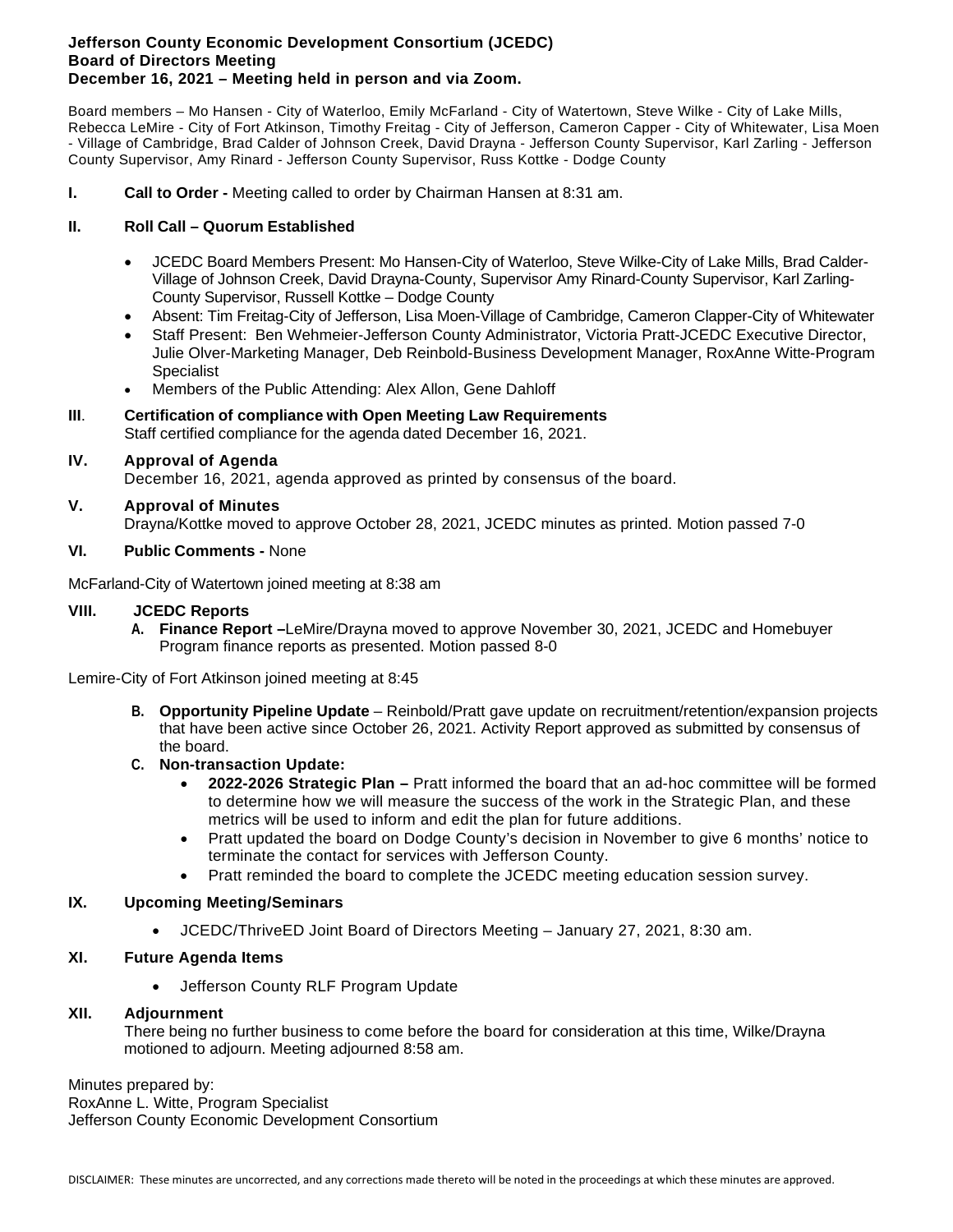## **Jefferson County Economic Development Consortium December 31, 2021**

|         |                                    | <b>December</b>  | <b>November</b>          |                     |                  |        |
|---------|------------------------------------|------------------|--------------------------|---------------------|------------------|--------|
|         |                                    | <b>Estimates</b> | <b>Finals</b>            | <b>Year to Date</b> | 2021 Budget      |        |
| Revenue |                                    |                  |                          |                     |                  |        |
|         | <b>JCEDC GHDP Service fees</b>     | 68,500.00        |                          | 136,000.00          | 135,000.00       | 100.7% |
|         | <b>GHDP Reimburseable Espenses</b> |                  | 1,000.000                | 1,000.00            |                  |        |
|         | V-Cambridge                        |                  |                          | 160.50              | 160.50           | 100.0% |
|         | <b>V-Johnson Creek</b>             |                  |                          | 4,524.00            | 4,524.00         | 100.0% |
|         | <b>C-Fort Atkinson</b>             |                  | -                        | 18,712.50           | 18,712.50        | 100.0% |
|         | C-Jefferson                        |                  |                          | 12,156.00           | 12,156.00        | 100.0% |
|         | <b>C-Lake Mills</b>                |                  | $\overline{\phantom{0}}$ | 9,228.00            | 9,228.00         | 100.0% |
|         | C-Waterloo                         |                  |                          | 4,977.00            | 4,977.00         | 100.0% |
|         | C-Watertown                        |                  |                          | 22,851.00           | 22,851.00        | 100.0% |
|         | <b>C-Whitewater</b>                |                  |                          | 4,588.50            | 4,588.50         | 100.0% |
|         | <b>Jefferson County</b>            |                  |                          | 128,568.00          | 128,568.00       | 100.0% |
|         | <b>Dodge County</b>                |                  | $\overline{\phantom{0}}$ | 135,007.50          | 135,445.50       | 99.7%  |
|         | <b>Contra Account</b>              |                  |                          | (13, 717.70)        | (13, 717.70)     | 100.0% |
|         | Total                              | 68,500.00        | 1,000.000                | 464,055.30          | Ś.<br>462,493.30 | 100.3% |

|                                 | <b>December</b>  | <b>November</b> |                     |             |      |
|---------------------------------|------------------|-----------------|---------------------|-------------|------|
| <b>Expenditures</b>             | <b>Estimates</b> | <b>Finals</b>   | <b>Year to Date</b> | 2021 Budget |      |
| Personnel                       | 33,000.00        | 32,432.570      | 388,837.31          | 389,577.51  | 100% |
| <b>Professional Services</b>    |                  | 2,900.000       | 40,648.00           | 60,000.00   | 68%  |
| <b>Web Page Development</b>     | 122.68           |                 | 2,498.02            | 2,125.00    | 118% |
| <b>Office Expense</b>           | 352.50           | 228.440         | 5,526.87            | 10,336.00   | 53%  |
| Membership                      | 590.00           |                 | 3,540.00            | 3,300.00    | 107% |
| <b>Professional Development</b> | 7.65             | 988.290         | 6,995.88            | 4,800.00    | 146% |
| <b>Meeting Expenses</b>         | 50.00            | 53.020          | 193.71              | 1,500.00    | 13%  |
| <b>Training Materials</b>       |                  | 287.000         | 287.00              | 500.00      | 57%  |
| <b>Subscriptions</b>            | 505.48           | 161.480         | 4,088.54            | 6,000.00    | 68%  |
| Internet/Phones/Mis             | 935.79           | 1,004.360       | 11,086.14           | 12,140.00   | 91%  |
| <b>Other Operating</b>          |                  |                 |                     | 1,000.00    | 0%   |
| <b>Travel Related</b>           | 525.00           | 1,014.060       | 4,489.50            | 5,800.00    | 77%  |
| <b>Other Insurance</b>          | 250.64           | 250.640         | 3,007.68            | 2,068.26    | 145% |
| <b>Vehicle Repair</b>           |                  |                 | 429.00              |             | 0%   |
| <b>Railroad Consortium</b>      |                  |                 | 14,000.00           | 14,000.00   | 100% |
| <b>Operating Reserve</b>        |                  |                 |                     |             |      |
| Total                           | 36,339.74<br>#   | 39,319.860      | \$485,627.65        | 513,146.77  | 95%  |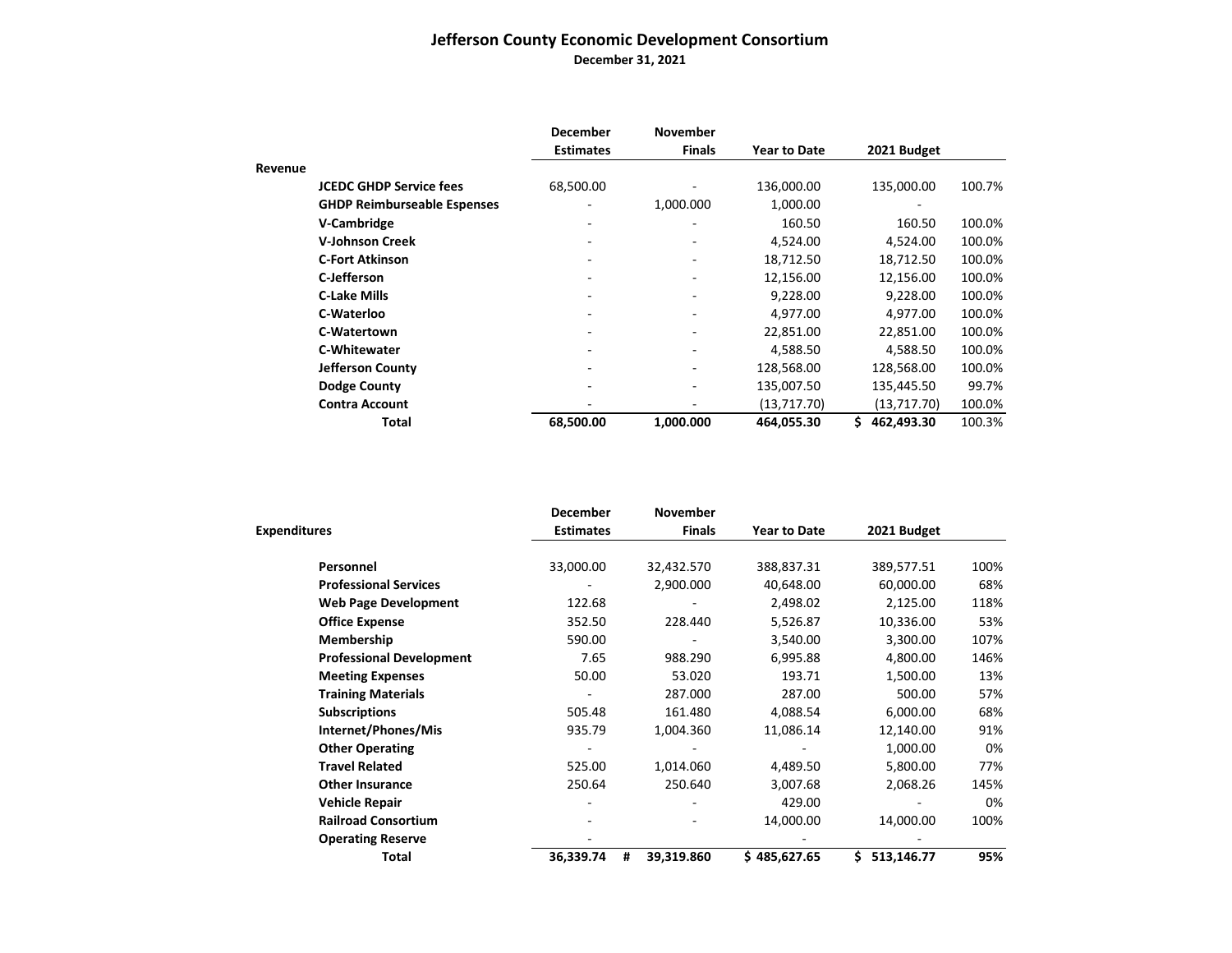|                                                                        |                  | <b>SUMMARY OF BUDGET</b> |                     |              |
|------------------------------------------------------------------------|------------------|--------------------------|---------------------|--------------|
|                                                                        |                  | December 31, 2021        |                     |              |
|                                                                        | <b>December</b>  | <b>November</b>          |                     |              |
|                                                                        | <b>Estimates</b> | <b>Finals</b>            | <b>Year to Date</b> | 2021 Budget  |
| <b>Revenues</b>                                                        | 68,500.00        | 1,000.000                | \$464,055.30        | \$462,493.30 |
| <b>Expenses</b>                                                        | 36,339.74        | 39,319.860               | \$485,627.65        | \$513,146.77 |
| <b>Total Profit/Loss</b>                                               |                  |                          | $-$21,572.35$       |              |
| 1/1/2021 JCEDC Operating Reserve Carryforward Balance Tot \$347,694.74 |                  |                          |                     |              |
| <b>Vested Benefits Balance</b>                                         | (34, 125.50)     |                          |                     |              |
| <b>JCEDC Operating Reserve Balance</b>                                 | 313,569.24       |                          |                     |              |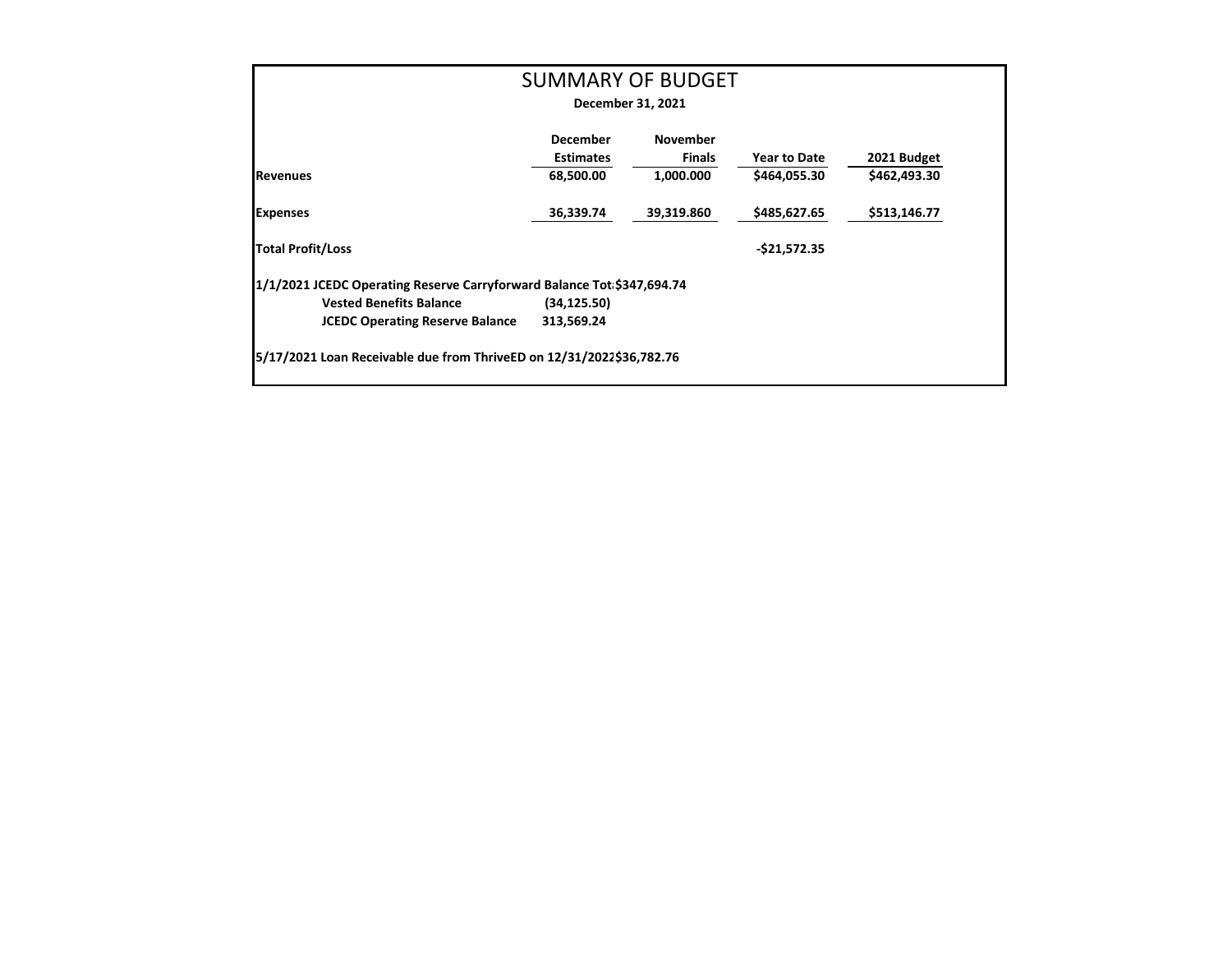## **Breakdown By Goals**

|        |                                 | <b>December</b>  | <b>November</b> |                     |                  |      |
|--------|---------------------------------|------------------|-----------------|---------------------|------------------|------|
| Goal 1 |                                 | <b>Estimates</b> | <b>Final</b>    | <b>Year to Date</b> | 2021 Budget      |      |
|        | Personnel                       | 11,220.00        | 11,027.074      | 132,385.86          | 134,982.70       | 98%  |
|        | <b>Professional Services</b>    |                  | 966.570         | 13,547.98           | 20,000.00        | 68%  |
|        | <b>Web Page Development</b>     | 40.89            |                 | 832.59              | 708.33           | 118% |
|        | <b>Office Expense</b>           | 117.49           | 76.139          | 1,842.11            | 3,445.33         | 53%  |
|        | Membership                      | 196.65           |                 | 1,179.88            | 1,100.00         | 107% |
|        | <b>Professional Development</b> | 2.55             | 329.397         | 2,331.73            | 1,600.00         | 146% |
|        | <b>Meeting Expenses</b>         | 16.67            | 17.672          | 64.56               | 500.00           | 13%  |
|        | <b>Training Materials</b>       |                  | 95.657          | 95.66               | 166.67           | 57%  |
|        | <b>Subscriptions</b>            | 168.48           | 53.821          | 1,362.71            | 2,000.00         | 68%  |
|        | Internet/Phones/Mis             | 311.91           | 334.767         | 3,695.18            | 4,046.67         | 91%  |
|        | <b>Other Operating</b>          |                  |                 |                     | 333.33           | 0%   |
|        | <b>Travel Related</b>           | 174.98           | 337.986         | 1,496.35            | 1,933.33         | 77%  |
|        | <b>Other Insurance</b>          | 83.54            | 83.538          | 1,002.46            | 689.42           | 145% |
|        | <b>Vehicle Repair</b>           |                  |                 | 142.99              |                  | 0%   |
|        | <b>Railroad Consortium</b>      |                  |                 | 4,666.20            | 4,666.67         | 100% |
|        | *Total                          | 12,333.15        | 13,322.621      | 164,646.26          | 176,172.45<br>S. | 93%  |

|        |                                 | <b>December</b>  | <b>November</b> |                     |                 |      |
|--------|---------------------------------|------------------|-----------------|---------------------|-----------------|------|
| Goal 2 |                                 | <b>Estimates</b> | <b>Final</b>    | <b>Year to Date</b> | 2021 Budget     |      |
|        | Personnel                       | 8,910.00         | 8,756.794       | 104,204.74          | 102,665.18      | 101% |
|        | <b>Professional Services</b>    |                  | 966.570         | 13,547.98           | 20,000.00       | 68%  |
|        | <b>Web Page Development</b>     | 40.89            |                 | 832.59              | 708.33          | 118% |
|        | <b>Office Expense</b>           | 117.49           | 76.139          | 1,842.11            | 3,445.33        | 53%  |
|        | Membership                      | 196.65           |                 | 1,179.88            | 1,100.00        | 107% |
|        | <b>Professional Development</b> | 2.55             | 329.397         | 2,331.73            | 1,600.00        | 146% |
|        | <b>Meeting Expenses</b>         | 16.67            | 17.672          | 64.56               | 500.00          | 13%  |
|        | <b>Training Materials</b>       |                  | 95.657          | 95.66               | 166.67          | 57%  |
|        | <b>Subscriptions</b>            | 168.48           | 53.821          | 1,362.71            | 2,000.00        | 68%  |
|        | Internet/Phones/Mis             | 311.91           | 334.767         | 3,695.18            | 4,046.67        | 91%  |
|        | <b>Other Operating</b>          |                  |                 |                     | 333.33          | 0%   |
|        | <b>Travel Related</b>           | 174.98           | 337.986         | 1,496.35            | 1,933.33        | 77%  |
|        | <b>Other Insurance</b>          | 83.54            | 83.538          | 1,002.46            | 689.42          | 145% |
|        | <b>Vehicle Repair</b>           |                  |                 | 142.98              |                 |      |
|        | <b>Railroad Consortium</b>      |                  |                 | 4,666.20            | 4,666.67        | 100% |
|        | <i><b>*Total</b></i>            | 10,023.15        | 11,052.341      | 136,465.13          | 143,854.93<br>S | 95%  |

|        |                                 | <b>December</b>          | <b>November</b>          |                     |             |      |
|--------|---------------------------------|--------------------------|--------------------------|---------------------|-------------|------|
| Goal 3 |                                 | <b>Estimates</b>         | <b>Final</b>             | <b>Year to Date</b> | 2021 Budget |      |
|        | <b>Personnel</b>                | 12,870.00                | 12,648.702               | 152,246.72          | 151,929.70  | 100% |
|        | <b>Professional Services</b>    | $\overline{\phantom{0}}$ | 966.860                  | 13,552.04           | 20,000.00   | 68%  |
|        | <b>Web Page Development</b>     | 40.90                    |                          | 832.84              | 708.33      | 118% |
|        | <b>Office Expense</b>           | 117.52                   | 76.162                   | 1,842.66            | 3,445.33    | 53%  |
|        | Membership                      | 196.71                   | $\overline{\phantom{0}}$ | 1,180.24            | 1,100.00    | 107% |
|        | <b>Professional Development</b> | 2.55                     | 329.496                  | 2,332.43            | 1,600.00    | 146% |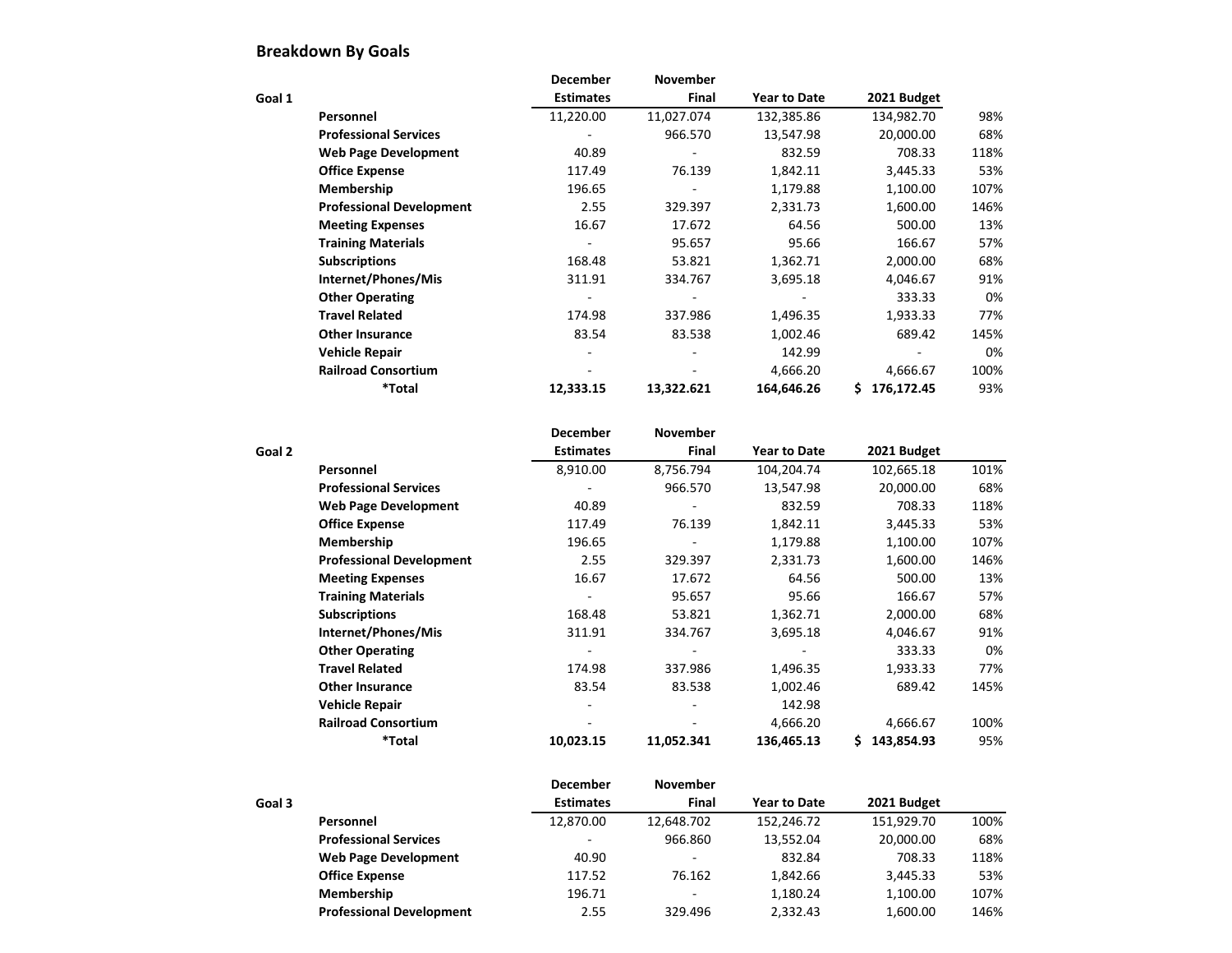|                            | <b>December</b>          | <b>November</b>          |                     |             |      |
|----------------------------|--------------------------|--------------------------|---------------------|-------------|------|
| <b>Goal 3 continued</b>    | <b>Estimates</b>         | <b>Final</b>             | <b>Year to Date</b> | 2021 Budget |      |
| <b>Meeting Expenses</b>    | 16.67                    | 17.677                   | 64.58               | 500.00      | 13%  |
| <b>Training Materials</b>  | $\overline{\phantom{a}}$ | 95.686                   | 95.69               | 166.67      | 57%  |
| <b>Subscriptions</b>       | 168.53                   | 53.837                   | 1,363.12            | 2,000.00    | 68%  |
| Internet/Phones/Mis        | 311.97                   | 334.827                  | 3,695.79            | 4,046.67    | 91%  |
| <b>Other Operating</b>     | $\overline{\phantom{a}}$ |                          |                     | 333.33      | 0%   |
| <b>Travel Related</b>      | 175.04                   | 338.088                  | 1,496.79            | 1,933.33    | 77%  |
| <b>Other Insurance</b>     | 83.56                    | 83.563                   | 1,002.76            | 689.42      | 145% |
| <b>Vehicle Repair</b>      | $\overline{\phantom{0}}$ | $\overline{\phantom{a}}$ | 143.03              |             |      |
| <b>Railroad Consortium</b> | $\overline{\phantom{0}}$ | $\overline{\phantom{0}}$ | 4,667.60            | 4,666.67    | 100% |
| *Total                     | 13,983.44                | 14.944.898               | \$184,516.29        | 193,119.45  | 96%  |

|                       |                                                                        |                  | SUMMARY OF EXPENSES BY GOALS |                     |                  |
|-----------------------|------------------------------------------------------------------------|------------------|------------------------------|---------------------|------------------|
|                       |                                                                        |                  | December 31, 2021            |                     |                  |
|                       |                                                                        |                  |                              | <b>Year to Date</b> | 2020 Budget      |
| <b>Revenues</b>       |                                                                        |                  |                              |                     |                  |
| <b>Income</b>         |                                                                        |                  |                              | 464,055.30          | \$462,493.30     |
|                       |                                                                        | <b>December</b>  | <b>November</b>              |                     |                  |
|                       |                                                                        | <b>Estimates</b> | <b>Final</b>                 | <b>Year to Date</b> | 2021 Budget      |
| <b>Expenses</b>       |                                                                        |                  |                              |                     |                  |
| Goal 1                |                                                                        | 12,333.15        | 13,322.621                   | 164,646.26          | 176,172.45<br>S. |
| Goal 2                |                                                                        | 10,023.15        | 11,052.341                   | 136,465.13          | 143,854.93<br>S. |
| Goal 3                |                                                                        | 13,983.44        | 14,944.898                   | 184,516.29          | 193,119.45<br>S. |
| <i><b>*Totals</b></i> |                                                                        | 36,339.74        | 39,319.860                   | \$485,627.68        | 513,146.83<br>S. |
|                       | 1/1/2021 JCEDC Operating Reserve Carryforward Balance Tot \$347,694.74 |                  |                              |                     |                  |
|                       | <b>Vested Benefits Balance</b>                                         | (34, 125.50)     |                              |                     |                  |
|                       | <b>JCEDC Operating Reserve Balance</b>                                 | 313,569.24       |                              |                     |                  |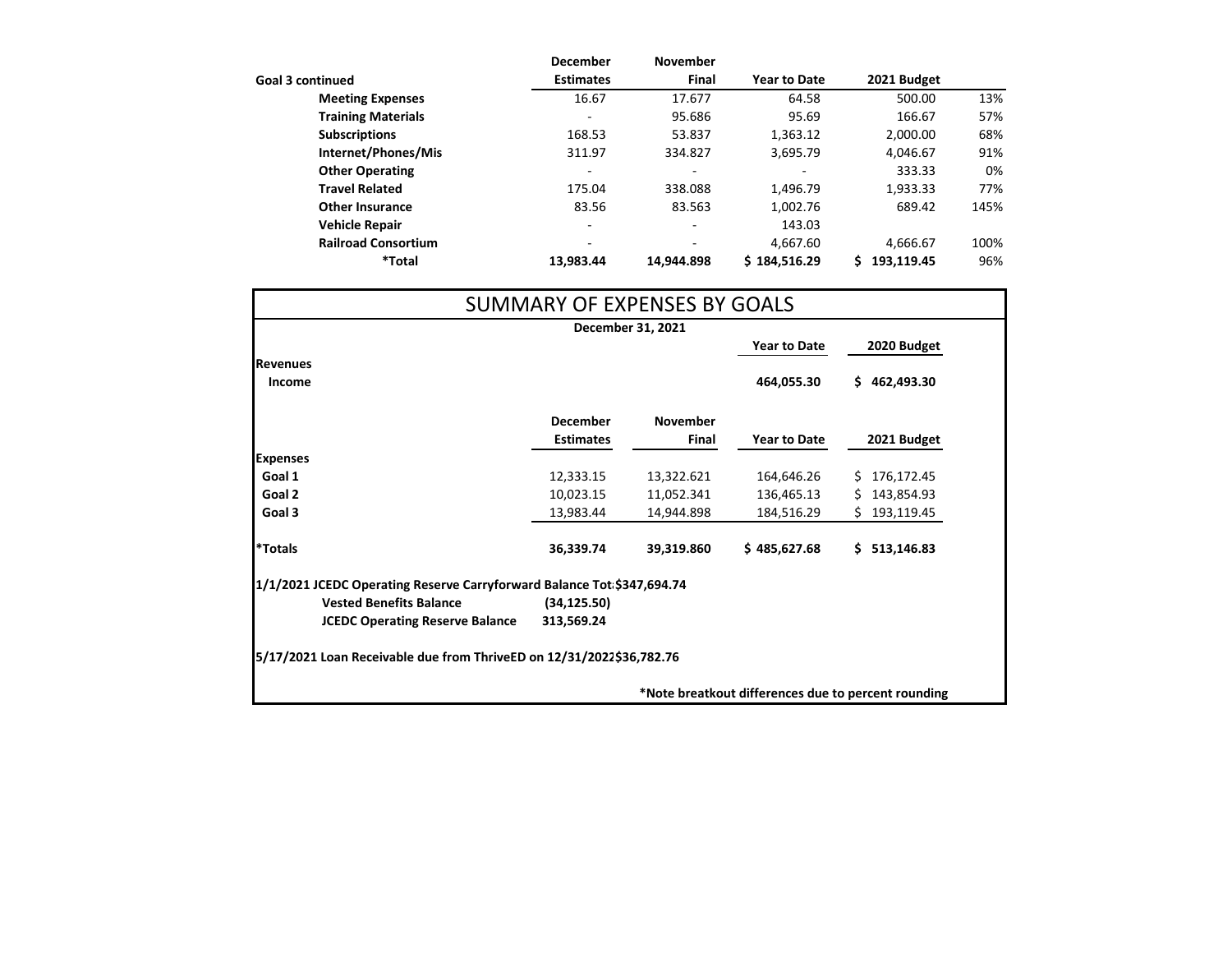# Jefferson County Economic Development Consortium

# Home Buyer Program

## December 31, 2021

|                                         | <b>December</b>  |                       |                     |               |      |
|-----------------------------------------|------------------|-----------------------|---------------------|---------------|------|
| <b>Income</b>                           | <b>Estimates</b> | <b>November Final</b> | <b>Year to Date</b> | <b>Budget</b> |      |
| V- Cambridge                            |                  |                       | 10.70               | 10.70         | 100% |
| V-Johnson Creek                         |                  |                       | 301.60              | 301.60        | 100% |
| C- Fort Atkinson                        |                  |                       | 1,247.50            | 1,247.50      | 100% |
| C-Jefferson                             |                  |                       | 810.40              | 810.40        | 100% |
| C-Lake Mills                            |                  |                       | 615.20              | 615.20        | 100% |
| C-Waterloo                              |                  |                       | 331.80              | 331.80        | 100% |
| C-Watertown                             |                  |                       | 1,523.40            | 1,523.40      | 100% |
| C-Whitewater                            |                  |                       | 305.90              | 305.90        | 100% |
| Jefferson County                        |                  |                       | 8,571.20            | 8,571.20      | 100% |
| DPP Home Buyer Program                  |                  | 600.00                | 4,000.00            |               |      |
| DPA Home Buyer Program                  | 650.00           |                       | 5,850.00            | 10,000.00     | 99%  |
| Additional HBC Inc. Contract Restricted |                  |                       | 14,072.00           |               | 0%   |
| <b>Applied Operating Reserve</b>        |                  |                       |                     | 27,389.20     | 0%   |
| <b>TOTALS</b>                           | \$<br>650.00     | \$<br>600.00          | \$<br>37,639.70     | \$1,106.90    | 74%  |

|                                                    | <b>December</b>  |                       |                     |               |      |
|----------------------------------------------------|------------------|-----------------------|---------------------|---------------|------|
| <b>Expenses</b>                                    | <b>Estimates</b> | <b>November Final</b> | <b>Year to Date</b> | <b>Budget</b> |      |
| Personnel                                          | 3,188.68         | 3,292.43              | 37,465.69           | 36,335.84     | 103% |
| Web Page Development                               |                  |                       | 114.00              | 150.00        | 76%  |
| Office Expense                                     | 64.06            | 64.06                 | 903.25              | 3,420.00      | 26%  |
| Membership                                         |                  |                       |                     | 250.00        | 0%   |
| Professional Development                           |                  |                       |                     | 3,700.00      | 0%   |
| Legal Notices - Southern Housing                   |                  |                       |                     |               |      |
| <b>Training Materials</b>                          |                  |                       | 530.48              | 3,000.00      | 18%  |
| Subscriptions                                      |                  |                       | 595.00              | 1,000.00      | 60%  |
| Internet/Phones/Mis                                | 187.32           | 136.92                | 1,968.96            | 2,048.00      | 96%  |
| <b>Travel Related</b>                              |                  |                       | 73.92               | 930.00        | 8%   |
| Other Insurance                                    | 20.04            | 20.04                 | 240.48              | 227.06        | 106% |
| <b>Recording Fees</b>                              |                  |                       |                     |               |      |
| <b>TOTALS</b>                                      | \$<br>3,460.10   | \$<br>3,513.45        | \$41,891.78         | \$1,060.90    | 82%  |
| 1/1/2021 Operating Reserve Carryforward Balance    |                  |                       |                     | \$132,911.42  |      |
| <b>Vested Benefits Balance</b>                     |                  |                       | $-$6,855.23$        |               |      |
| <b>Homebuyer Program Operating Reserve Balance</b> |                  |                       | \$126,056.19        |               |      |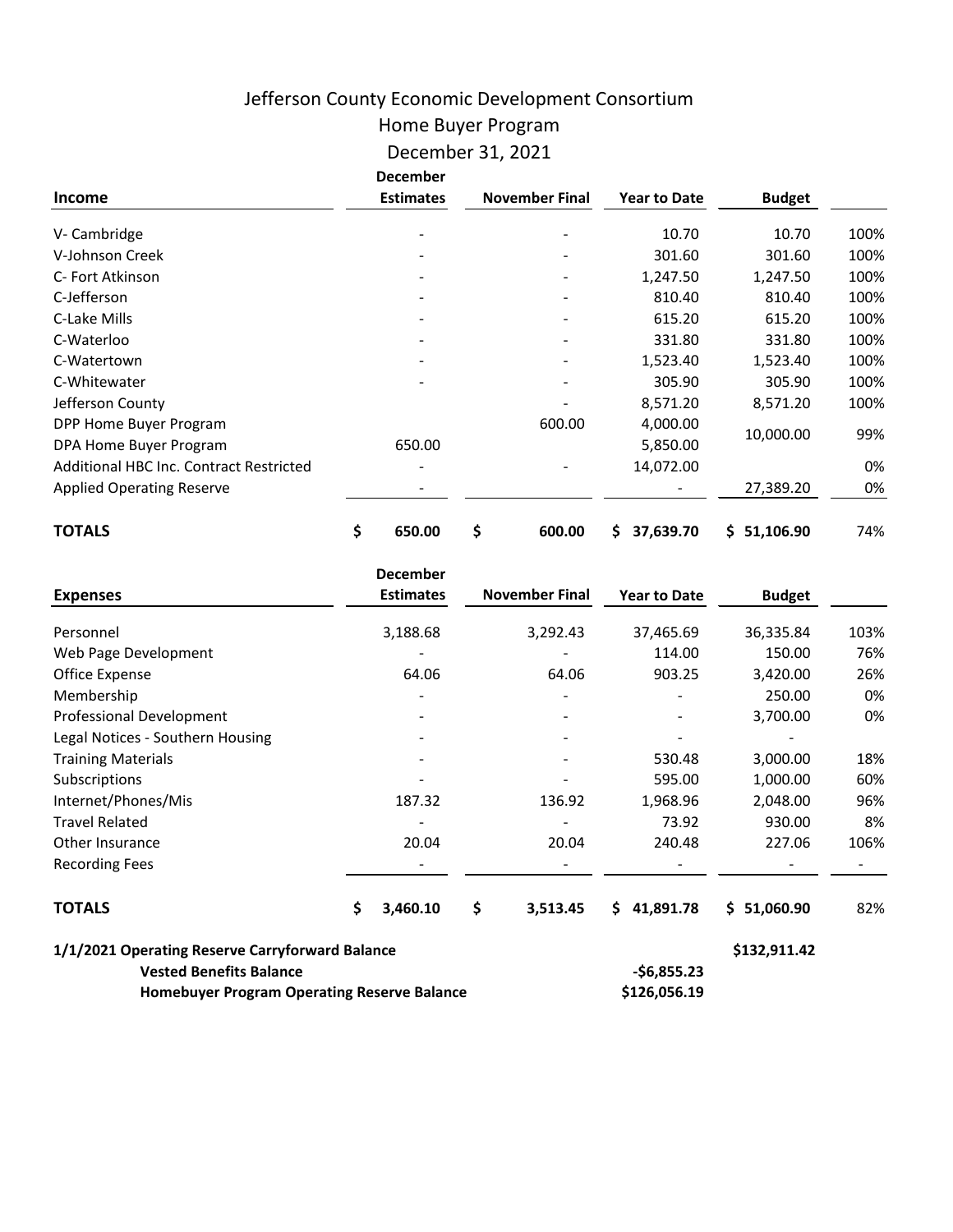| <b>Active Date</b> | <b>Project Name</b> | <b>Project Stage</b>           | <b>Locations Considered</b>          | <b>Opportunity Type</b>              | <b>Pipeline Description (Public)</b>                                                               |
|--------------------|---------------------|--------------------------------|--------------------------------------|--------------------------------------|----------------------------------------------------------------------------------------------------|
| 1/5/2022           | Bubbly              | <b>ACTIVE - HIGH</b>           | Watertown (J)                        | <b>Existing Business</b>             | Acquisition-poss. Employment changes                                                               |
| 12/17/2021         | Campus              | Preliminary - 50/50            | Juneau (D)                           | <b>Existing Business - Expansion</b> | Exploring options for business expansion                                                           |
| 11/29/2021         | Dine In             | PRELIMINARY - Too new to know! | Watertown (J)                        | <b>Existing Business</b>             | Assistance to business owners looking to sell                                                      |
| 12/06/2021         | Edge                | Preliminary - 50/50            | Jefferson (J)                        | <b>Existing Business</b>             | Business for sale; Assisting with potential incentives for new owners                              |
|                    |                     |                                |                                      |                                      |                                                                                                    |
| 11/12/2021         | Elemental           | <b>ACTIVE - HIGH</b>           | Watertown (J)                        | <b>Existing Business</b>             | FAB company looking to invest in new equipment. Potential Mainstreet Bounceback Grant applicant.   |
| 04/09/2021         | FFA                 | Preliminary - 50/50            | Randolph (D)                         | <b>New Business</b>                  | Creation of an agribusiness/FAB innovation center; discussing possible funding streams             |
|                    |                     |                                |                                      |                                      | Competitive expansion opportunity for existing manufacturer; possible multi-faceted re-development |
| 04/09/2021         | Hoagy               | Preliminary - 50/50            | Randolph (D)                         |                                      | Existing Business - Expansion opportunity for community. Assisting with incentives.                |
| 01/28/2021         | Hope                | <b>ACTIVE - HIGH</b>           | Jefferson County                     | <b>Existing Business - Expansion</b> | Assisting with proposed expansion and incentives; temp & long term space needs.                    |
| 4/7/2021           | Kitchen             | <b>ACTIVE - HIGH</b>           | Watertown (J)                        | <b>Existing Business</b>             | Owner intersted in selling; providing assistance                                                   |
|                    |                     |                                | Johnson Creek (J), Watertown         |                                      |                                                                                                    |
| 09/08/2021         | Necessities         | <b>ACTIVE - HIGH</b>           | $J)$ , Emmet $(D)$ , Watertown $(D)$ | <b>Existing Business - Expansion</b> | Nonprofit, assisted with facility search; and with financing/possible incentives                   |
| 10/24/2016         | Pipe                | <b>ACTIVE - HIGH</b>           | Jefferson (J),                       | <b>Existing Business</b>             | Heavy manufacturing; seeking possible relocation. Assisting w/financing & incentives               |
| 1/19/2022          | Sentry              | <b>ACTIVE - 50/50</b>          | Lake Mills (J)                       | <b>New Business</b>                  | Upscale multi-family housing development; working with developers                                  |
| 11/02/2021         | Spring board        | Preliminary - LOW              | Palmyra (J)                          | <b>Residential Development</b>       | Poss. mixed-use development, asssisting muni                                                       |

# **Pipeline Activity Since 12-7-2021**